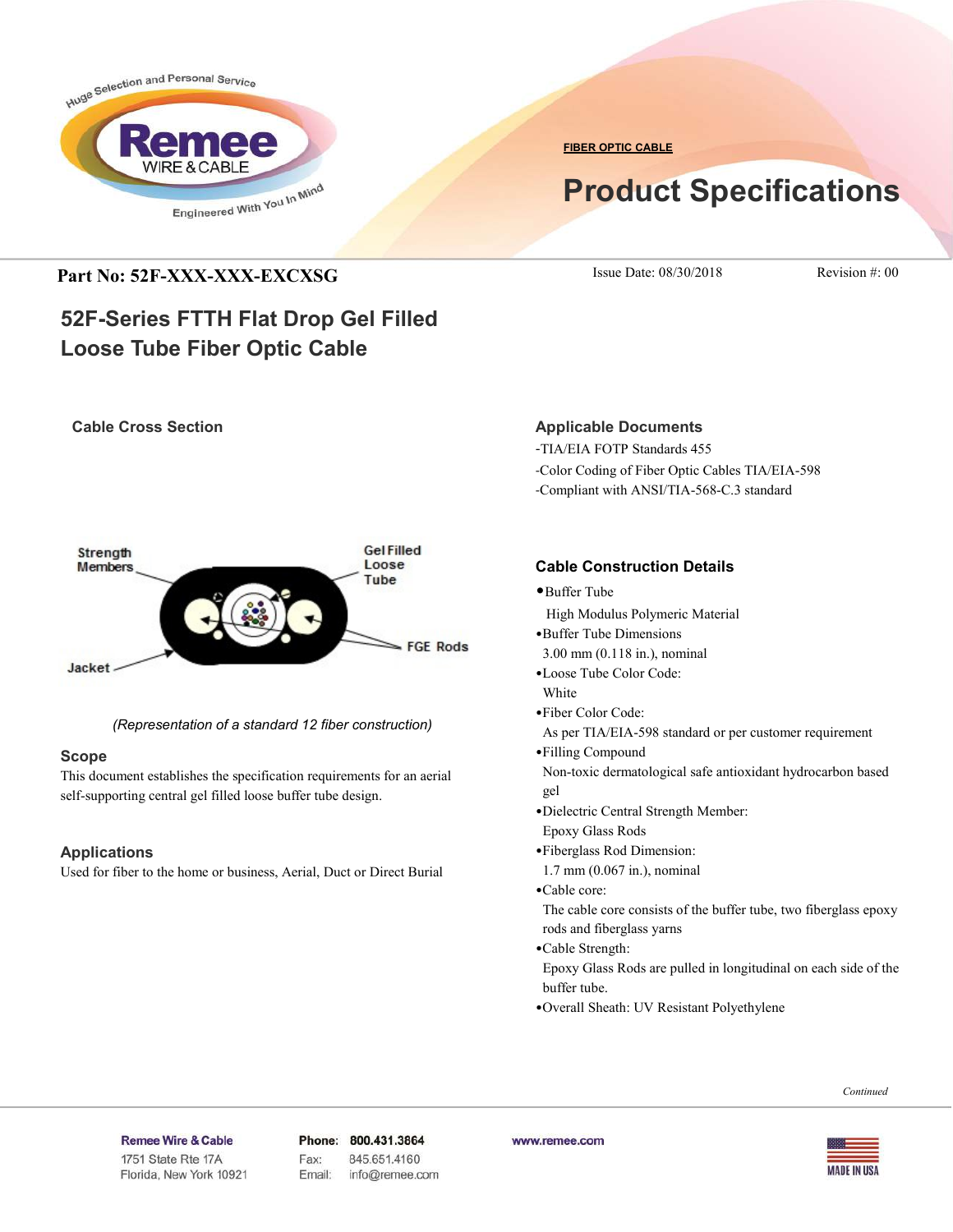

| Remee Products Part<br>Number | Number<br>of Fibers | Cable OD<br>in $(mm)$                 | Weight<br>$lb/1000ft$ (kg/km) |  |  |
|-------------------------------|---------------------|---------------------------------------|-------------------------------|--|--|
| 2<br>52F-002-XXX-EXCBSG       |                     | $0.175 \times 0.335$ (4.4 x 8.5)      | 26(39)                        |  |  |
| 52F-004-XXX-EXCDSG            | $\overline{4}$      | $0.175 \times 0.335$ (4.4 x 8.5)      | 26(39)                        |  |  |
| 52F-006-XXX-EXCFSG            | 6                   | $0.175 \times 0.335 (4.4 \times 8.5)$ | 27(39)                        |  |  |
| 52F-008-XXX-EXCHSG            | 8                   | $0.175 \times 0.335$ (4.4 x 8.5)      | 27(40)                        |  |  |
| 52F-010-XXX-EXCJSG            | 12                  | $0.175 \times 0.335 (4.4 \times 8.5)$ | 27(40)                        |  |  |
| 52F-012-XXX-EXCLSG            | 12                  | $0.175 \times 0.335$ (4.4 x 8.5)      | 27(40)                        |  |  |

| <b>Jacket Color</b> |              |  |  |  |  |  |  |
|---------------------|--------------|--|--|--|--|--|--|
| Designation         | Color        |  |  |  |  |  |  |
| B                   | <b>Black</b> |  |  |  |  |  |  |
| Y                   | Yellow       |  |  |  |  |  |  |
| Z                   | Orange       |  |  |  |  |  |  |
| A                   | Aqua         |  |  |  |  |  |  |
| M                   | Violet       |  |  |  |  |  |  |

| Fiber Type $(P/N)$                      | Maximum Attenuation dB/km |         |         | Overfill Launch Min<br>Bandwidth<br>(MHz-km) |        | EMBc<br>$(MHz-km)$ | Gigabit Ethernet Mini-<br>mum Link Distance<br>(Meters) |        | 10 Gigabit Ethernet<br>Minimum Link Dis-<br>tance (Meters) |        |                          |
|-----------------------------------------|---------------------------|---------|---------|----------------------------------------------|--------|--------------------|---------------------------------------------------------|--------|------------------------------------------------------------|--------|--------------------------|
|                                         | 850 nm                    | 1300 nm | 1310 nm | 1550 nm                                      | 850 nm | 1300 nm            |                                                         | 850 nm | 1300 nm                                                    | 850 nm | 1300 nm                  |
| 62.5µm OM1 1GIG (22J)                   | 3.2                       | 1.0     | N/A     | N/A                                          | 200    | 600                | N/A                                                     | 300    | 550                                                        | 32     | ٠                        |
| 50um OM2 10GIG (12D)                    | 3.0                       | 1.0     | N/A     | N/A                                          | 750    | 500                | N/A                                                     | 800    | 550                                                        | 150    | ٠                        |
| 50um OM3 10GIG (12N)                    | 3.0                       | 1.0     | N/A     | N/A                                          | 1500   | 500                | 2000                                                    | 1000   | 550                                                        | 300    | ۰                        |
| 50um OM4 10GIG (12V)                    | 3.0                       | 1.0     | N/A     | N/A                                          | 3500   | 500                | 4700                                                    | 1040   | 550                                                        | 550    | $\overline{\phantom{a}}$ |
| SM OS2 G.652.D (76K)                    | N/A                       | N/A     | 0.40    | 0.30                                         | N/A    | N/A                | N/A                                                     | N/A    | 5000                                                       | N/A    | 10000                    |
| SM OS2 G.652.D (74K)                    | N/A                       | N/A     | 0.35    | 0.25                                         | N/A    | N/A                | N/A                                                     | N/A    | 5000                                                       | N/A    | 10000                    |
| SM OS2 G.652.D/G.657.A1 BIF (76U)*      | N/A                       | N/A     | 0.40    | 0.30                                         | N/A    | N/A                | N/A                                                     | N/A    | 5000                                                       | N/A    | 10000                    |
| SM OS2 G.652.D/G.657.A2, B2 BIF (76F)** | N/A                       | N/A     | 0.40    | 0.30                                         | N/A    | N/A                | N/A                                                     | N/A    | 5000                                                       | N/A    | 10000                    |

 *\* G.657.A1 (76U) Mandrel Radius of 10mm, 1 turn at 1550nm with an induced attenuation of ≤0.50dB*

 *\*\* G.657.A2,B2 (76F) Mandrel Radius of 7.5mm, 1 turn at 1550nm with an induced attenuation of ≤0.40dB*

 *Please call the factory for all other fiber types*

*Continued*

Remee Wire & Cable Issue No.: 05

Florida, New York 10921

Phone: 800.431.3864 Fax: 845.651.4160 info@remee.com Email:

www.remee.com